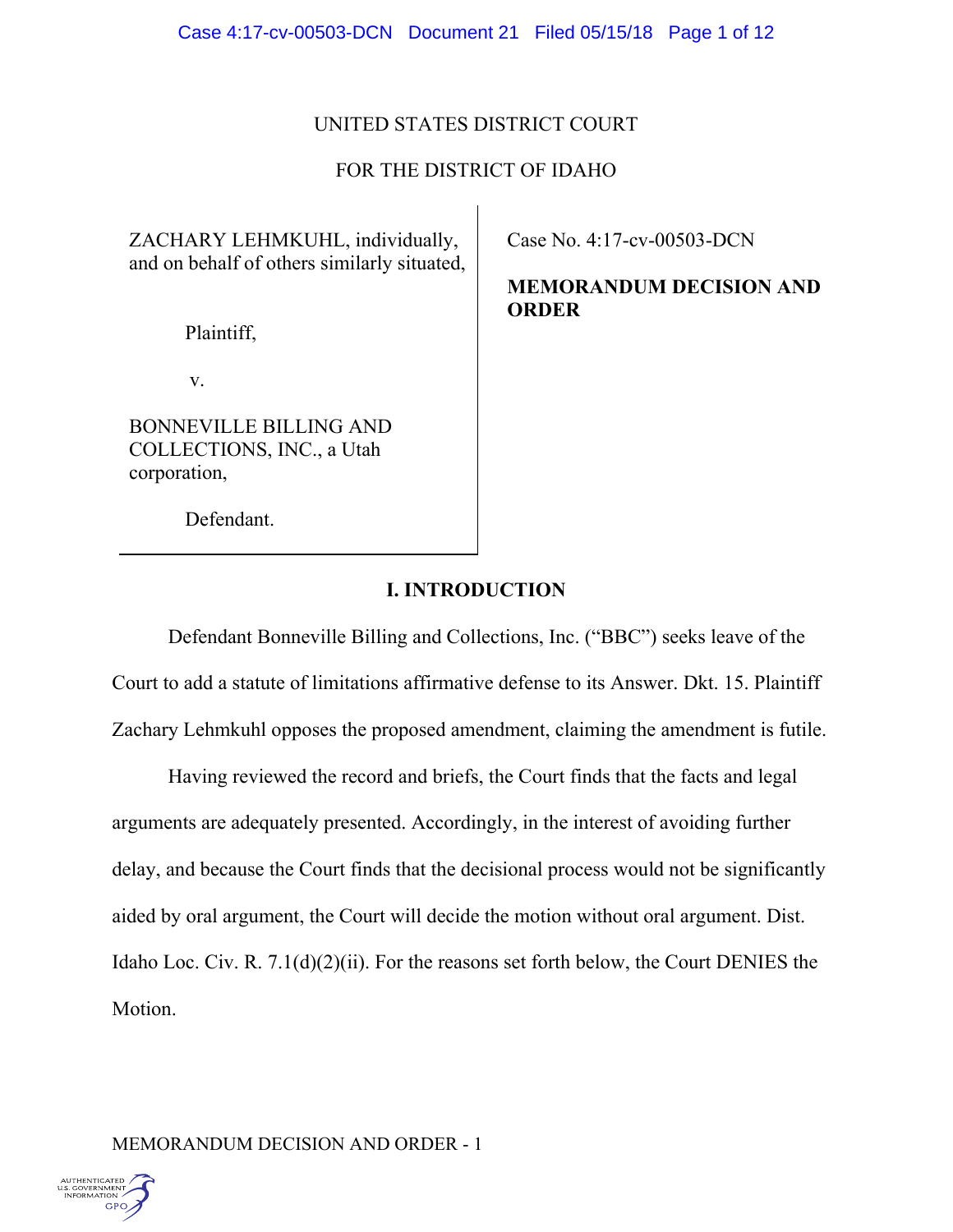### **II. BACKGROUND**

In the fall of 2015, Lehmkuhl received treatment for pneumonia at Mountain View Hospital ("the Hospital"), in Idaho Falls, Idaho. The Hospital charged Lehmkuhl \$554.50 for his visit. Thereafter, the Hospital sent Lehmkuhl notice seeking payment in full. According to Lehmkuhl, because he is a disabled veteran, he has lifetime medical insurance provided by Tricare that covers 80 percent of all medical treatment he receives. Lehmkuhl asserts that he explained this to the Hospital and said he was willing to pay his 20 percent. It is not clear from the Complaint, but either the Hospital failed to submit a claim to Tricare or Tricare simply failed to pay on the claim. Ultimately, the Hospital continued to request the full amount of the bill from Lehmkuhl. When the Hospital failed to receive payment after approximately 18 months, the Hospital sent Lehmkuhl's bill to a collection agency—BBC.

On May 17, 2017, Lehmkuhl received a demand letter (the "May 2017 letter") from BBC notifying him that unless he remitted payment, or disputed the debt in writing within 30 days, BBC would report the delinquent debt to the appropriate credit reporting agencies. Lehmkuhl and his wife called BBC to dispute the debt. However, in September 2017, Lehmkuhl reviewed his credit report and noticed that TransUnion—a credit reporting agency—listed the Hospital debt as "in collections," but not that it was disputed. This report negatively affected Lehmkuhl's credit score.

On November 14, 2017, Lehmkuhl filed suit in state court alleging two violations of the Fair Debt Collection Practices Act ("FDCPA"). First, Lehmkuhl contends that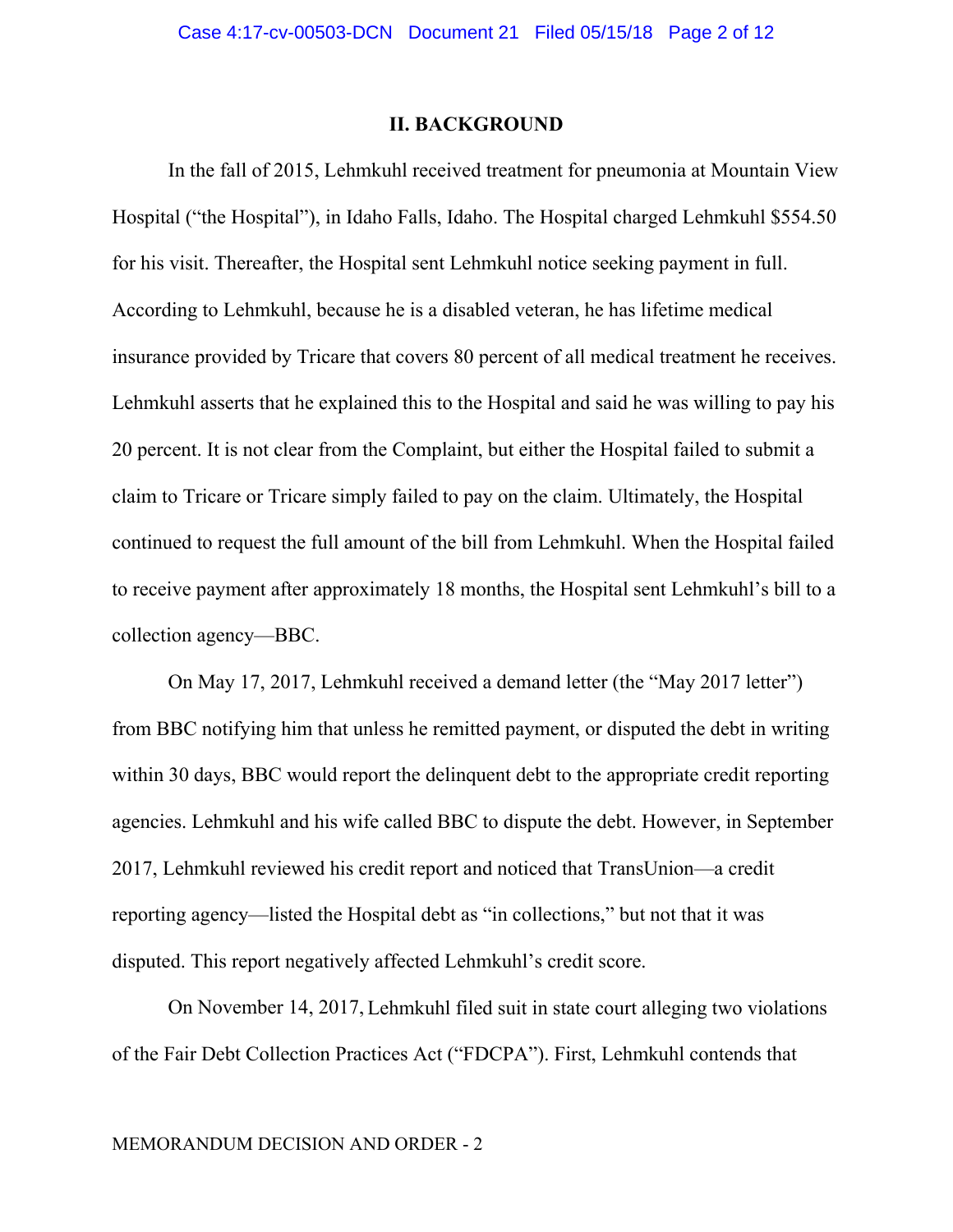#### Case 4:17-cv-00503-DCN Document 21 Filed 05/15/18 Page 3 of 12

certain language contained in the May 2017 letter—specifically that individuals must dispute errors in writing—violates Ninth Circuit precedent and FDCPA practices that recognize oral disputes. Second, Lehmkuhl alleges BBC violated FDCPA when it reported his debt to TransUnion, but failed to report that Lehmkuhl disputed the debt. Both of Lehmkuhl's causes of action reference the May 2017 letter, which in turn references the \$554.50 Hospital bill from the fall of 2015. On December 7, 2017, BBC removed the case to this Court.

On February 22, 2018, the parties exchanged initial disclosures. While preparing its initial disclosures, BBC discovered that it had sent a prior letter to Lehmkuhl—dated October 28, 2016 (the "October 2016 letter")—demanding payment of a debt of \$56.04. Further investigation revealed that this bill was for the Radiologist services performed in connection with the pneumonia visit to the Hospital in the fall of 2015. Because Lehmkuhl filed suit on November 14, 2017—more than one year after BBC apparently sent the October 2016 radiologist letter—BBC contends the applicable FDCPA one-year statute of limitations bars this suit. Consequently, BBC seeks to add a statute of limitations affirmative defense to its Answer.

### **III. LEGAL STANDARD**

Federal Rule of Civil Procedure 15(a) states that leave to amend "shall be freely given when justice so requires." Leave to amend lies within the sound discretion of the trial court, which "must be guided by the underlying purpose of Rule 15 to facilitate decisions on the merits, rather than on the pleadings or technicalities." *United States v.*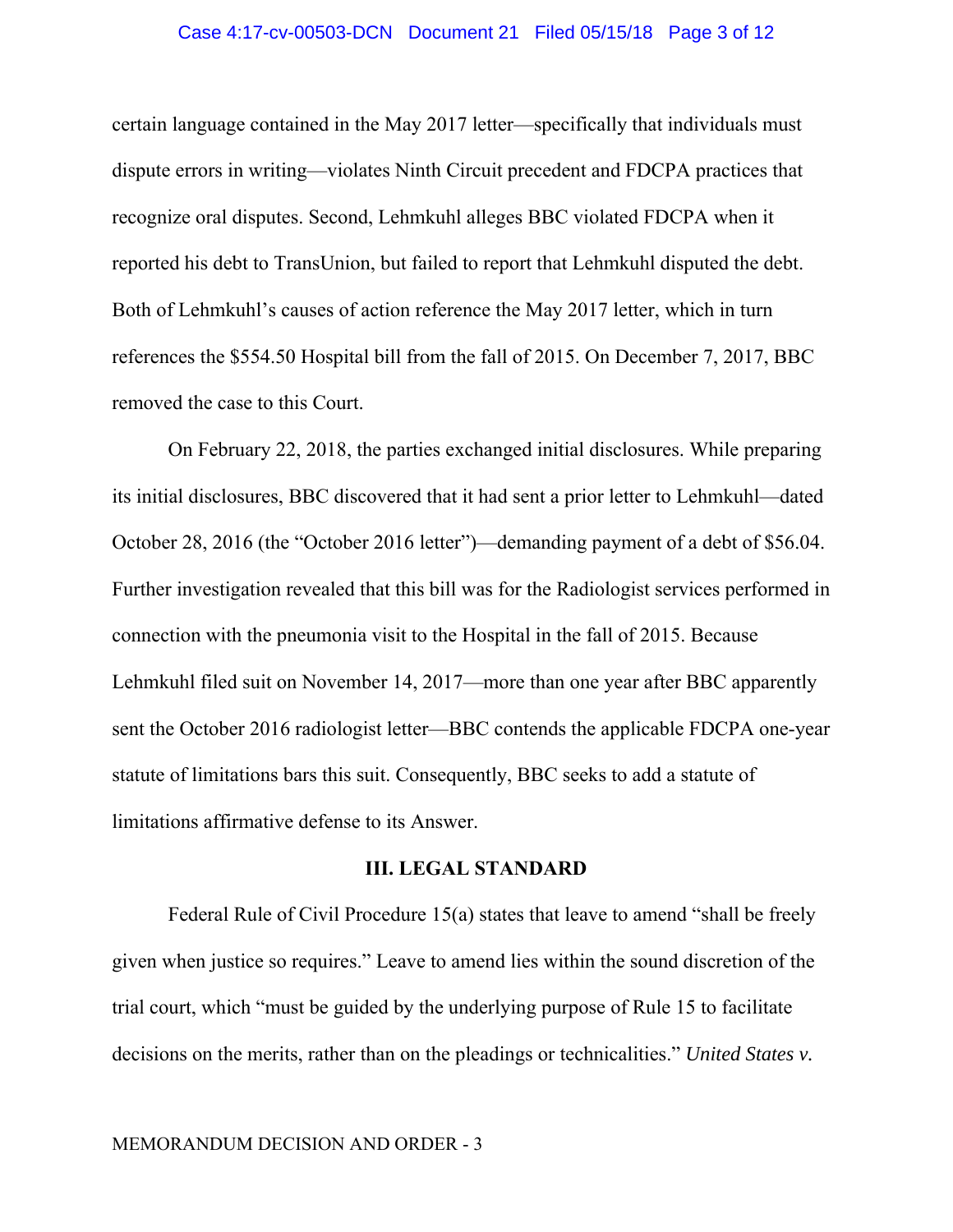*Webb*, 655 F.2d 977, 979 (9th Cir. 1981). The Rule 15 "policy is 'to be applied with extreme liberality.'" *Eminence Capital, LLC v. Aspeon, Inc.*, 316 F.3d 1048, 1051 (9th Cir. 2003) (citation omitted). "A district court, however, may in its discretion deny leave to amend due to undue delay, bad faith or dilatory motive on the part of the movant, repeated failure to cure deficiencies by amendments previously allowed, undue prejudice to the opposing party by virtue of allowance of the amendment, [and] futility of amendment." *Zucco Partners, LLC v. Digimarc Corp.*, 552 F.3d 981, 1007 (9th Cir. 2009), *as amended* (Feb. 10, 2009) (internal quotation marks and citation omitted). The party opposing amendment bears the burden of showing why the Court should not grant leave to amend. *See DCD Programs, Ltd. v. Leighton*, 833 F.2d 183, 187 (9th Cir. 1987).

In this case, Lehmkuhl opposes BBC's Motion only on the grounds that amendment would be futile. "An amendment is futile when 'no set of facts can be proved under the amendment to the pleadings that would constitute a valid and sufficient claim or defense.'" *Missouri ex rel. Koster v. Harris*, 847 F.3d 646, 656 (9th Cir. 2017) (quoting *Miller v. Rykoff–Sexton, Inc.*, 845 F.2d 209, 214 (9th Cir. 1988)). "When a motion to amend is opposed on the grounds that amendment would be futile, the standard of review in considering the motion is akin to that undertaken by a court in determining the sufficiency of a complaint which is challenged for failure to state a claim under the Federal Rules of Civil Procedure, Rule 12(b)(6)." *Arbon Valley Solar LLC v. Thomas & Betts Corp.*, No. 4:16-cv-00070-DCN, 2017 WL 5613009 (D. Idaho Nov. 21, 2017) (quoting *Doe v. Nevada*, 356 F. Supp. 2d 1123, 1125 (D. Nev. 2004)).

#### MEMORANDUM DECISION AND ORDER - 4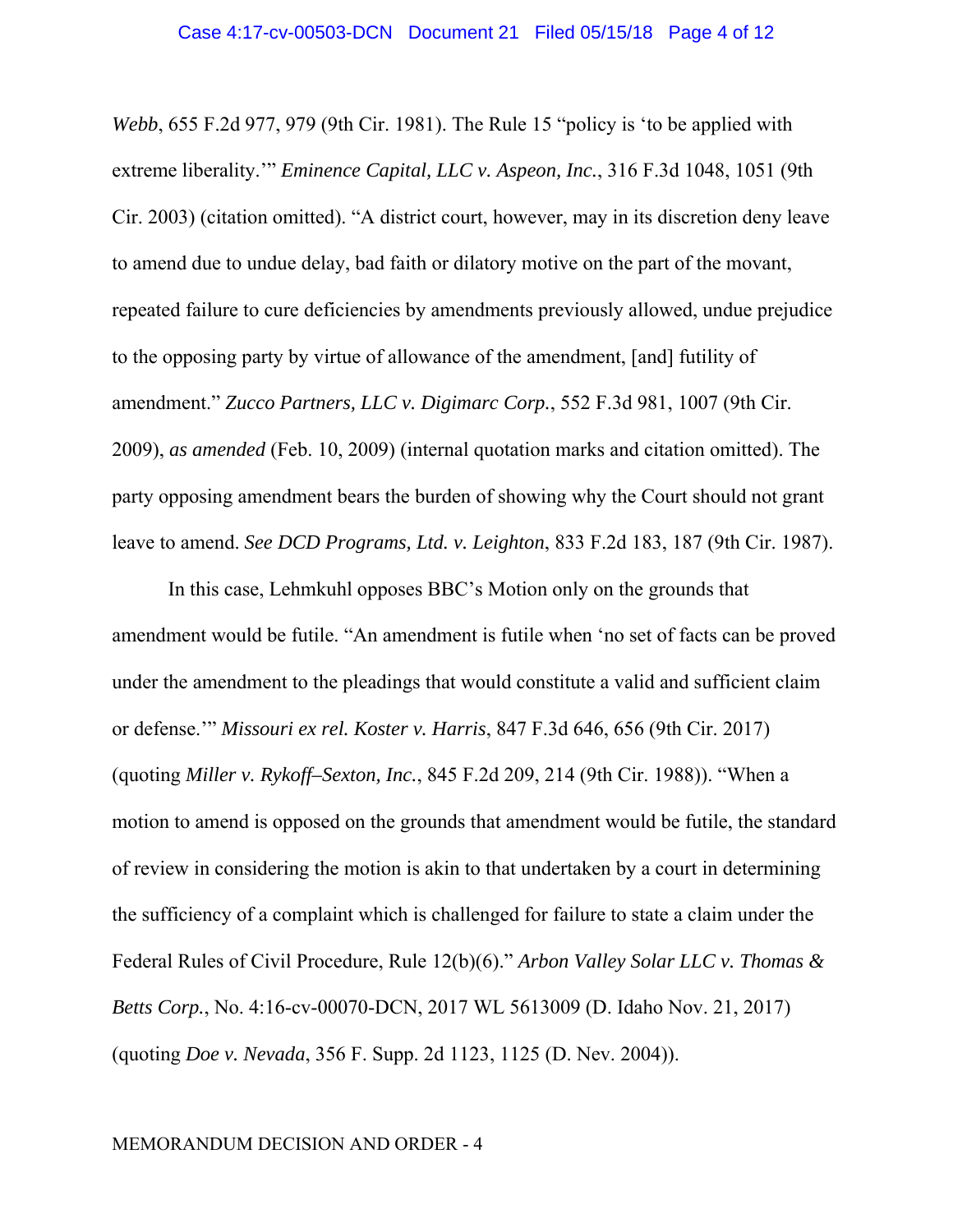"A Rule 12(b)(6) dismissal may be based on either a 'lack of a cognizable legal theory' or 'the absence of sufficient facts alleged under a cognizable legal theory.'" *Johnson v. Riverside Healthcare Sys., LP*, 534 F.3d 1116, 1121 (9th Cir. 2008) (citation omitted). "[I]n considering a Rule 12(b)(6) motion, the Court must view the "complaint in the light most favorable to" the claimant and "accept[] all well-pleaded factual allegations as true, as well as any reasonable inference drawn from them." *Id.* at 1122.

#### **IV. ANALYSIS**

 Lehmkuhl claims that BBC's amendment would be futile because the statute of limitations did not begin to run until May 17, 2017, when Lehmkuhl received the demand letter that is the subject of this lawsuit. Thus, Lehmkuhl argues his November 14, 2017, filing was well within the one-year timeframe FDCPA requires. BBC counters that because Lehmkuhl's Complaint alleges unlawful collection practices, the October 2016 letter—which is identical in language to the May 2017 letter (except for the creditor and amount due)—put Lehmkuhl on notice of his claims and triggered the one year statute of limitations. In other words, BBC maintains that the October 2016 letter is when the claim actually accrued and Lehmkuhl's November 14, 2017, filing was approximately two weeks late. Lehmkuhl argues that because the October 2016 letter notified Lehmkuhl of a different debt owed to a different creditor it did not trigger the statute of limitations for the claim Lehmkuhl now asserts.

The FDCPA requires that "an action to enforce any liability created by this subchapter may be brought in any appropriate United States district court without regard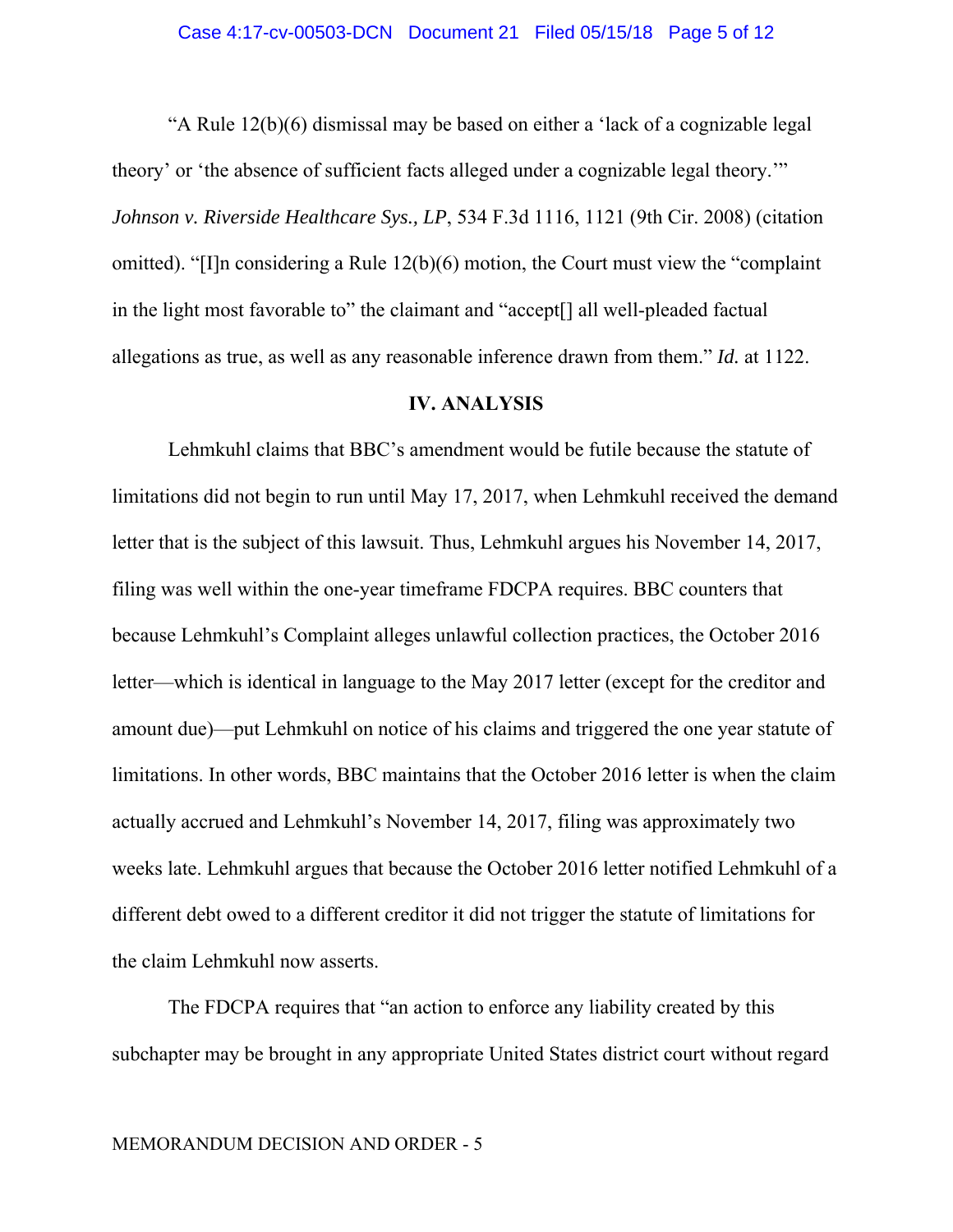### Case 4:17-cv-00503-DCN Document 21 Filed 05/15/18 Page 6 of 12

to the amount in controversy, or in any other court of competent jurisdiction, *within one year from the date on which the violation occurs*." 15 U.S.C. § 1692k(d) (emphasis added).

BBC relies on a District Court decision from the Southern District of Maryland to support its position that the violation in this case occurred on October 28, 2016, not May 17, 2017. In *Bey v. Shapiro Brown & Alt, LLP,* the court had to determine, for statute of limitations purposes, when a FDCPA claim accrued in a mortgage collection and foreclosure action. Because all the collections efforts were for the same debt, the *Bey*  court found that the "limitations period for FDCPA claims commences *from the date of the first violation*, and subsequent violations of the same type do not restart the limitations period." 997 F. Supp. 2d 310, 316 (D. Md.), *aff'd*, 584 F. App'x 135 (4th Cir.  $2014$ ) (emphasis added) (internal quotation marks and citations omitted).<sup>1</sup> Relying on this holding, BBC argues that the first violation in this case was the October 2016 letter, and though not mentioned in Lemhkuhl's Complaint, it is the true commencement date of Lehmkuhl's claim. Thus, the May 2017 letter is simply a subsequent violation "of the same type." The Court is not as convinced.

BBC claims the *Bey* court's reasoning is logical and illustrates why a statute of limitations defense is necessary here. A closer reading of the case, however, calls into

<sup>&</sup>lt;sup>1</sup> While it is true that the Fourth Circuit affirmed the Bankruptcy Court in this case, it did so in an unpublished one paragraph opinion wherein the court simply found "no reversible error" upon review. *Bey v. Shapiro Brown & Alt, LLP,* 584 F. App'x 135 (4th Cir. 2014).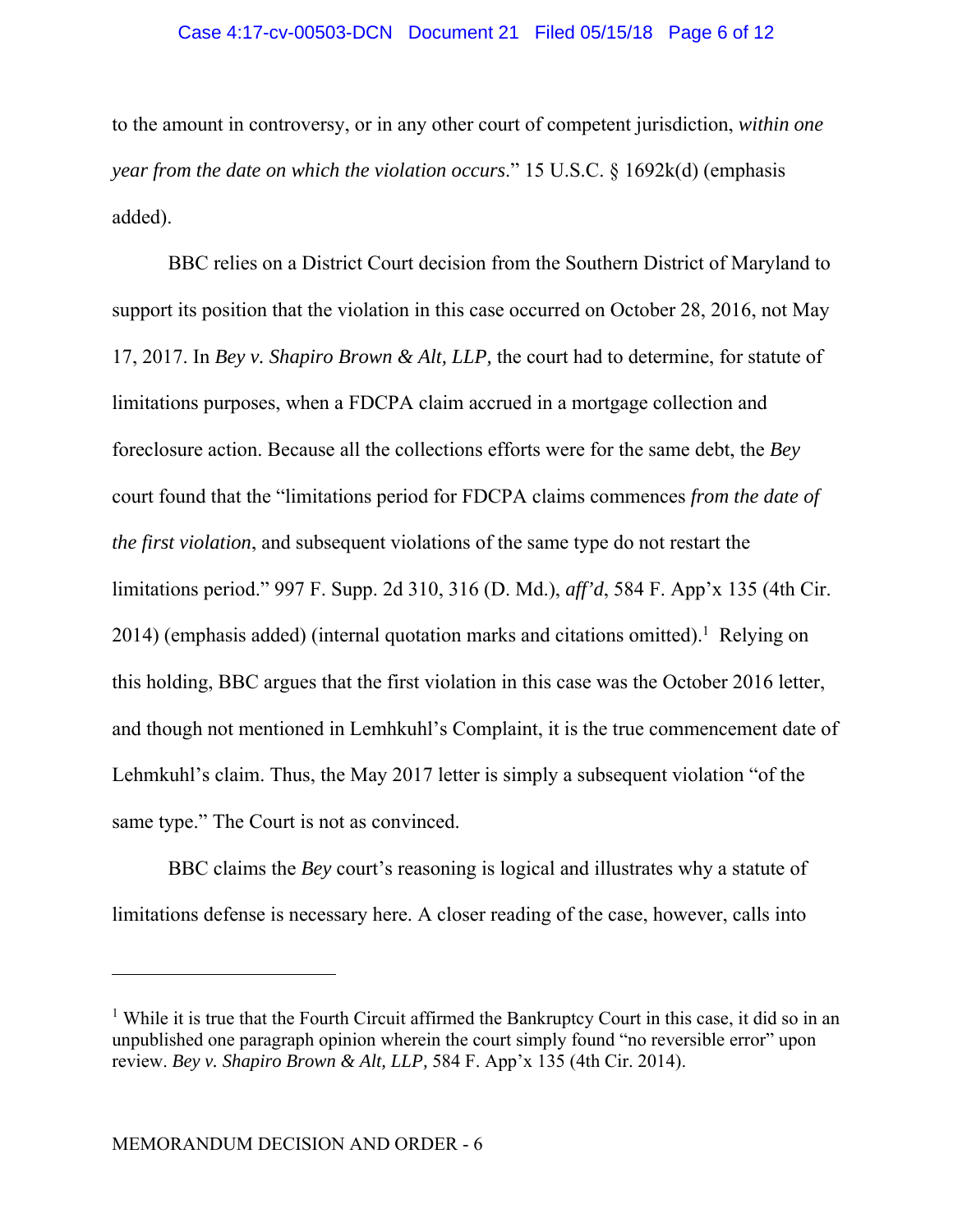## Case 4:17-cv-00503-DCN Document 21 Filed 05/15/18 Page 7 of 12

question BBC's assertion. Immediately following the paragraph BBC cites, the court clarified its holding. True, the *Bey* court concluded that there is no recognized rotating violation of FDCPA; however, the Court made clear that the statute of limitations does not restart with each communication "of the same type" where "(1) the subsequent communications are continued efforts to collect the *same debt*, and (2) the validity of the debt itself is not challenged." *Id*, at 316-17 (emphasis added) (internal quotation marks and citations omitted). Even recognizing the *Bey* court's analysis*,* it would not help BBC here because, although the debts came out of the same underlying circumstances, the October 2016 letter and the May 2017 letter were for different debts<sup>2</sup> owed to different creditors. In short, applying the *Bey* standards to the facts of this case, BBC cannot prevail on a statute of limitations theory as the May 2017 letter was not a continued effort to collect on the same debt as the October 2016 letter, but was rather a separate debt.

BBC itself admits that the *Bey* case is not exactly on point here, but urges the Court to look at the bigger picture.

Some of the Bey line of cases do reference a single debt; however, that should not be dispositive in this case. First, the debts referenced in the two letters arose from the same medical care and the dispute regarding both debts allegedly arose from the same cause: Mr. Lehmkuhl and/or his health

<sup>&</sup>lt;sup>2</sup> Although a bit convoluted, there is a distinction between the "same debt," and the" same care," the "same medical treatment," or other iterations that reference the medical visit itself rather than specific debts. Particularly in the context of hospitals where the various care providers have assorted contractual relationships—employees, independent contractors, etc.—it is not a reach to conclude that two bills (i.e. two separate debts) could arise out a single medical visit. BBC itself sent two different notices—one for each bill. It seems self-evident that the Hospital bill and the Radiologist bill were two distinct debts owed to two separate and unique creditors.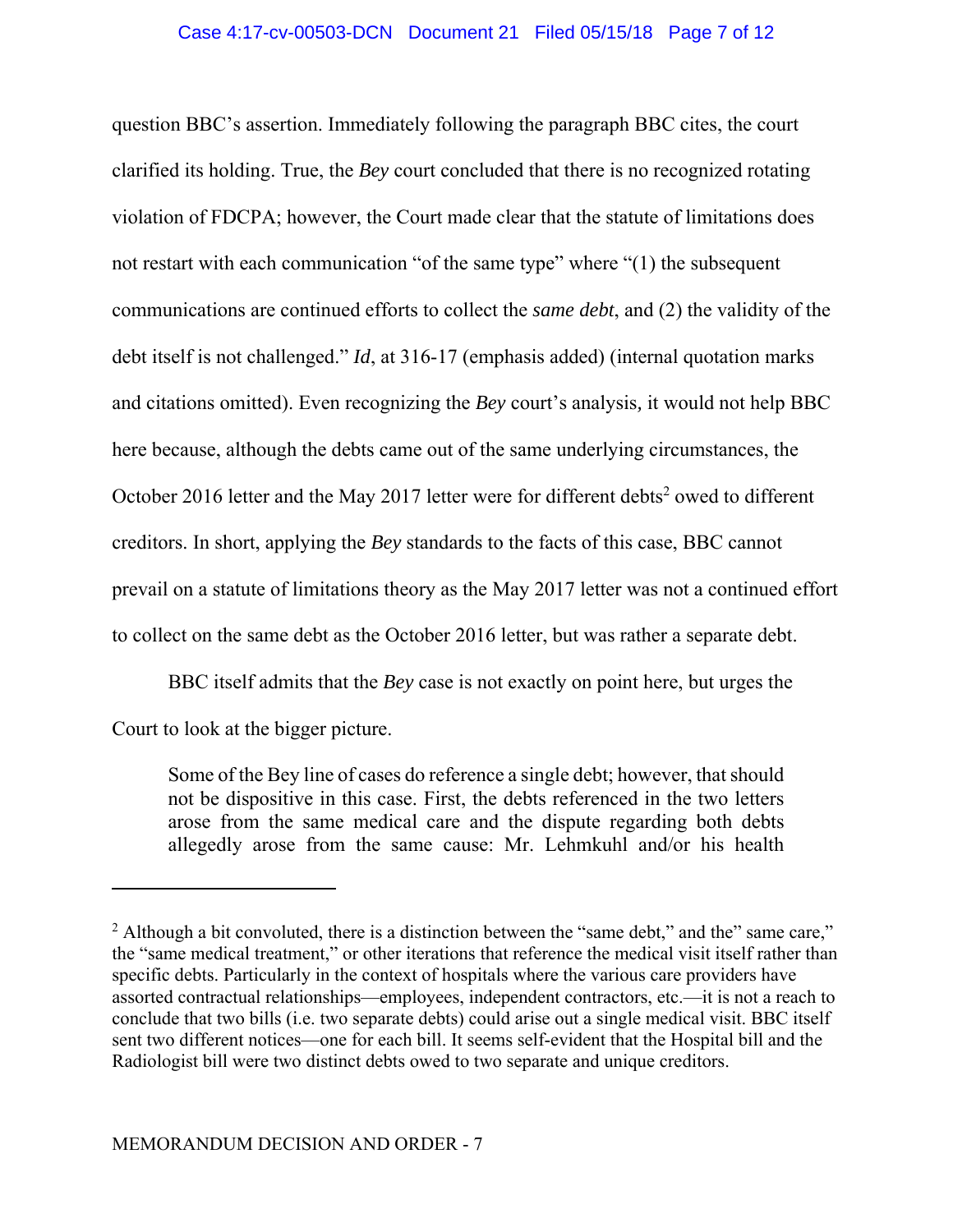insurers failed to pay for the care. Additionally, when Mr. Lehmkuhl, and later his wife, called Defendant, the debts were discussed together.

Dkt. 19, at 3. None of BBC's arguments persuade the Court. Correlation is not determinative. The debts may have arisen from the same facts, and the Lehmkuhls may have discussed them in tandem when communicating with BBC, but that does not automatically make them the same debts for FDCPA purposes and the statute of limitations.

Finally, a district court decision from a district outside the Ninth Circuit is not binding on this Court, and while the *Bey* case involves FDCPA and related subject material, it is only persuasive and does not precisely aid the Court in its determination of whether BBC's amendment is or is not futile.<sup>3</sup>

In contrast to *Bey*, there are a limited number of cases—again, none from within the Ninth Circuit—where courts have taken the position that each notice to a credit reporting agency (of a delinquent debt) can be considered a separate harm for FDCPA purposes.4 *See, e.g.*, *Malone v. Cavalry Portfolio Servs., LLC,* No. 3:14-CV-00428-CRS, 2015 WL 7571881, at \*2 (W.D. Ky. Nov. 24, 2015); *Bihn v. Fifth Third Mortg. Co.,* No.

<sup>&</sup>lt;sup>3</sup> And, as the Court stated, *Bey* may actually weigh against BBC's position.

<sup>4</sup> The Court reiterates that this line of reasoning is slightly different from *Bey—*and the facts now before the Court—as these cases reference the reports by collections businesses to credit reporting agencies rather than notices from collections businesses to debtors.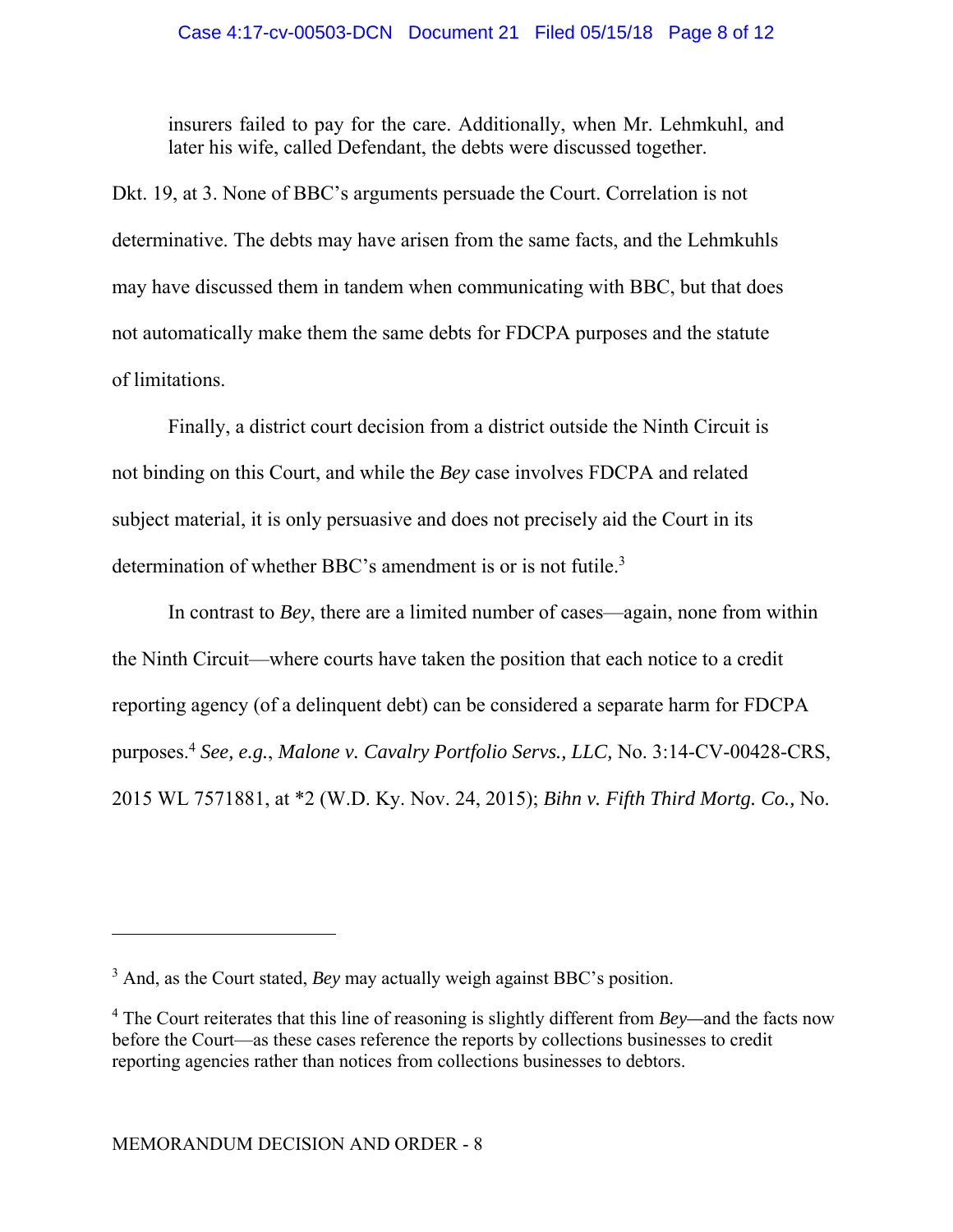3:13-CV-00057, 2013 WL 5657598, at \*4 (S.D. Ohio Oct. 16, 2013); *Brandon v. Fin. Accounts Servs. Team, Inc.,* 701 F. Supp. 2d 990, 995 (E.D. Tenn. 2010).

All of these cases rely on *Purnell v. Arrow Fin. Servs., LLC,* a 2008 Sixth Circuit case in which that court concluded that each "repeated reporting of [a] debt within the limitations period" constituted a new and particularized FDCPA violation. 303 F. App'x 297, 303 (6th Cir. 2008). After making this finding, the Court stated the obvious: "To the extent that these violations are alleged to have occurred outside the limitations period, they are barred by the statute of limitations. But, to the extent that plaintiff can prove that such violations occurred within the limitations period, they are not time-barred." *Id*. Interestingly, the violations at issue in *Purnell* were identical—the exact same violation month after month—and the Court allowed each to stand as a separate violation under FDCPA.

Applying the *Purnell* holding in the present case, even agreeing arguendo with BBC that the debts are the same, as with monthly reports to a credit agency, the Court could consider each letter in this case to be a separate violation. Had Lehmkuhl filed this action and alleged that both the October 2016 letter and the May 2017 letter were FDCPA violations, the Court could have—similar to *Purnell—*simply dropped the former as the statute of limitations would bar that, but only that, letter and attending claim.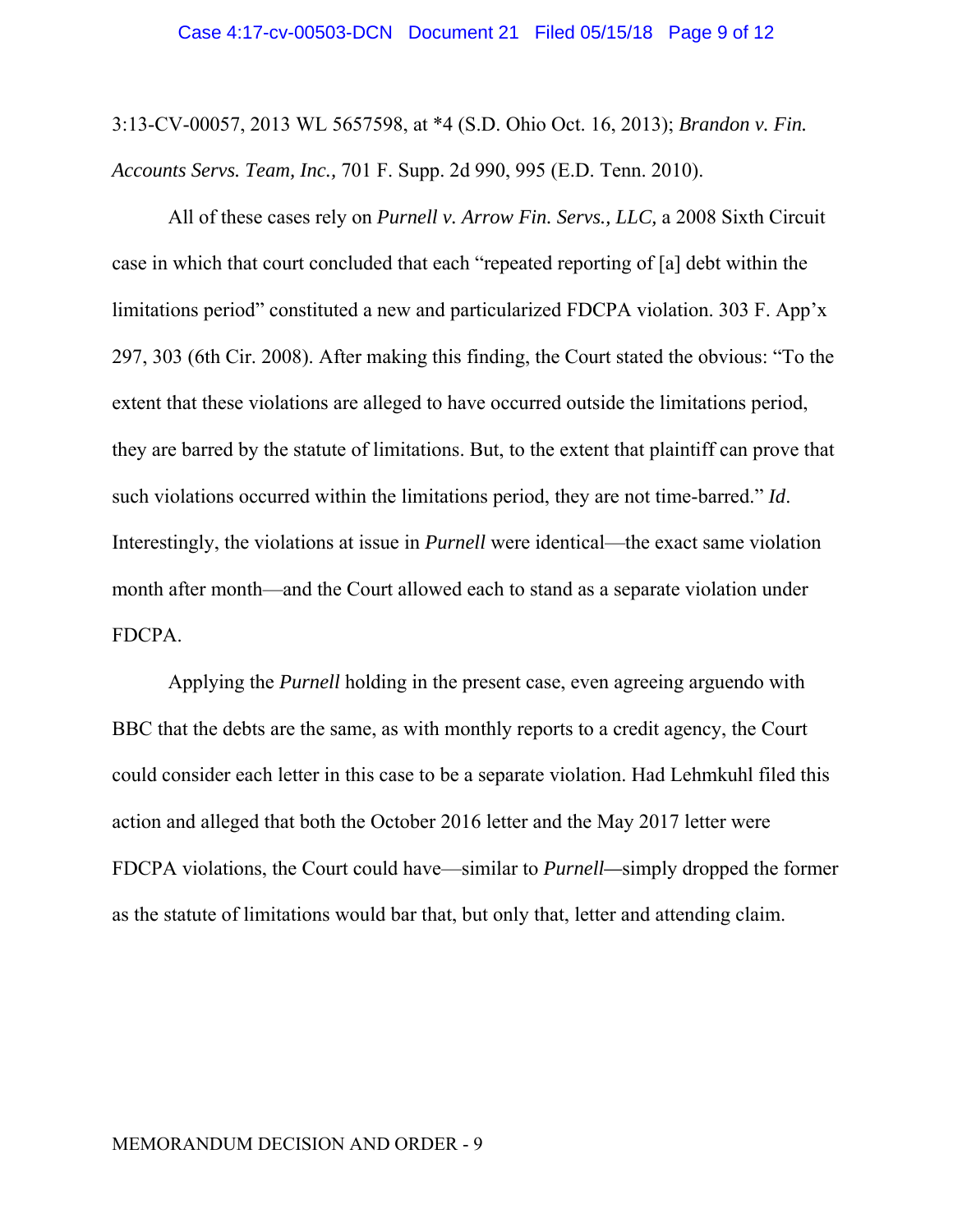### Case 4:17-cv-00503-DCN Document 21 Filed 05/15/18 Page 10 of 12

Here, the basis for Lehmkuhl's claim (or at least not the claim at issue)<sup>5</sup> is not the reporting of debt to a credit agency, but BBC's collection letters. Therefore, as with *Bey, Purnell* is not exactly on point factually and is only persuasive in the Court's determination. Furthermore, unlike the *Purnell* line of cases, the only letter at issue in this case is the May 2017 letter. There is no repeating offense. While BBC postures that the Court should consider the October 2016 letter, there is no basis for this request.

In short, BBC is unable to point to any case in support of its position that amendment is warranted. The cases BBC cites are not binding, factually distinguishable, and sometimes contrary to BBC's position. Lehmkuhl argues that the Court should follow the statute. Without binding case law for guidance, that is all the Court can do.

The Court's responsibility is to "determine whether the plain language of the statute makes its meaning reasonably clear . . . . If it is clear, that is the end of the inquiry." *United States v. Workinger,* 90 F.3d 1409, 1412 (9th Cir. 1996) (internal citations omitted).

Congress enacted FDCPA for the purpose of dissuading debt collectors from using any "false, deceptive, or misleading representation or means in connection with the collection of any debt." 15 U.S.C. § 1692e.

 $<sup>5</sup>$  Technically, Lehmkuhl's second claim is precisely this—that BBC reported his debt to</sup> TransUnion, but not that it was disputed—however, BBC's current Motion focuses solely on the timing of the letters and the claim that the language contained therein is improper vs. the second claim of flawed reporting to credit agencies.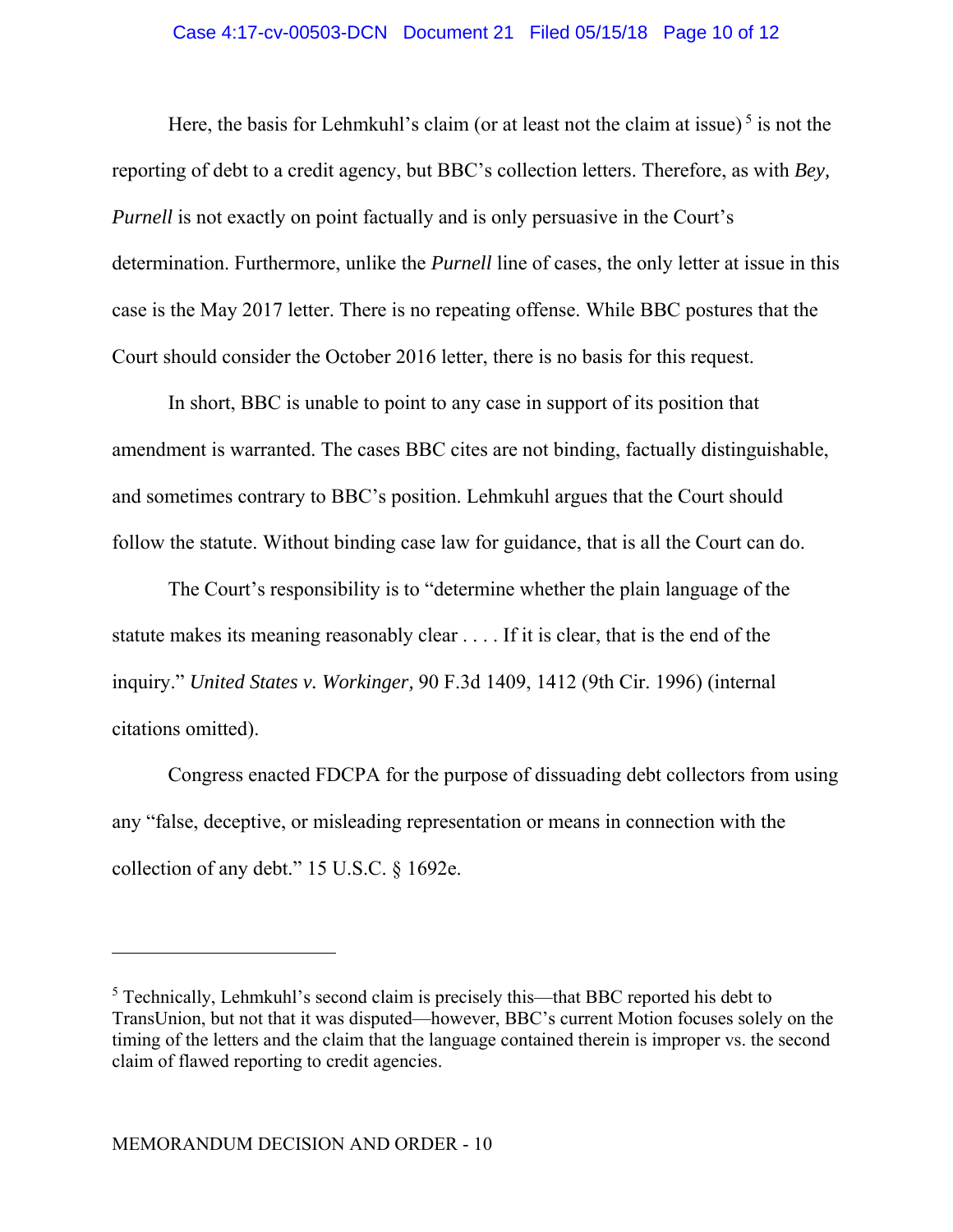FDCPA defines "debt" as:

any obligation or alleged obligation of a consumer to pay money arising out of *a transaction* in which the money, property, insurance, or services which are the subject of *the transaction* are primarily for personal, family, or household purposes, whether or not such obligation has been reduced to judgment.

15 U.S. § 1692a(5) (emphasis added). Lehmkuhl asks the Court to view "a transaction" and "the transaction" exclusively. In other words, each debt is a different transaction. BBC does not specifically address this argument. However—as already cited—BBC states that the debts rose from the "same circumstances" and urges the Court to view the debts together. BBC does not present anything to support this proposition. Therefore, the Court dismisses this argument in favor of a plain reading of the statute. Furthermore, BBC's own actions of sending separate notices for the two bills works against its theory. The Court believes it is at least "reasonably clear" that each transaction is a separate debt and each debt has its own one year statute of limitations under FDCPA.

## **V. CONCLUSION**

Upon review, Lehmkuhl has met his burden of establishing that amendment would be futile. FDCPA defines debt as "a transaction." 15 U.S. § 1692a(5). BBC has not persuaded the Court that the statute of limitations is the same for both letters and has not pointed to any supporting material that would warrant such a finding. While the May 2017 letter could be "of the same type," as the October 2016 letter, it is not a "continued effort[] to collect the *same debt*." *Bey,* 997 F. Supp. 2d at 316.

#### MEMORANDUM DECISION AND ORDER - 11